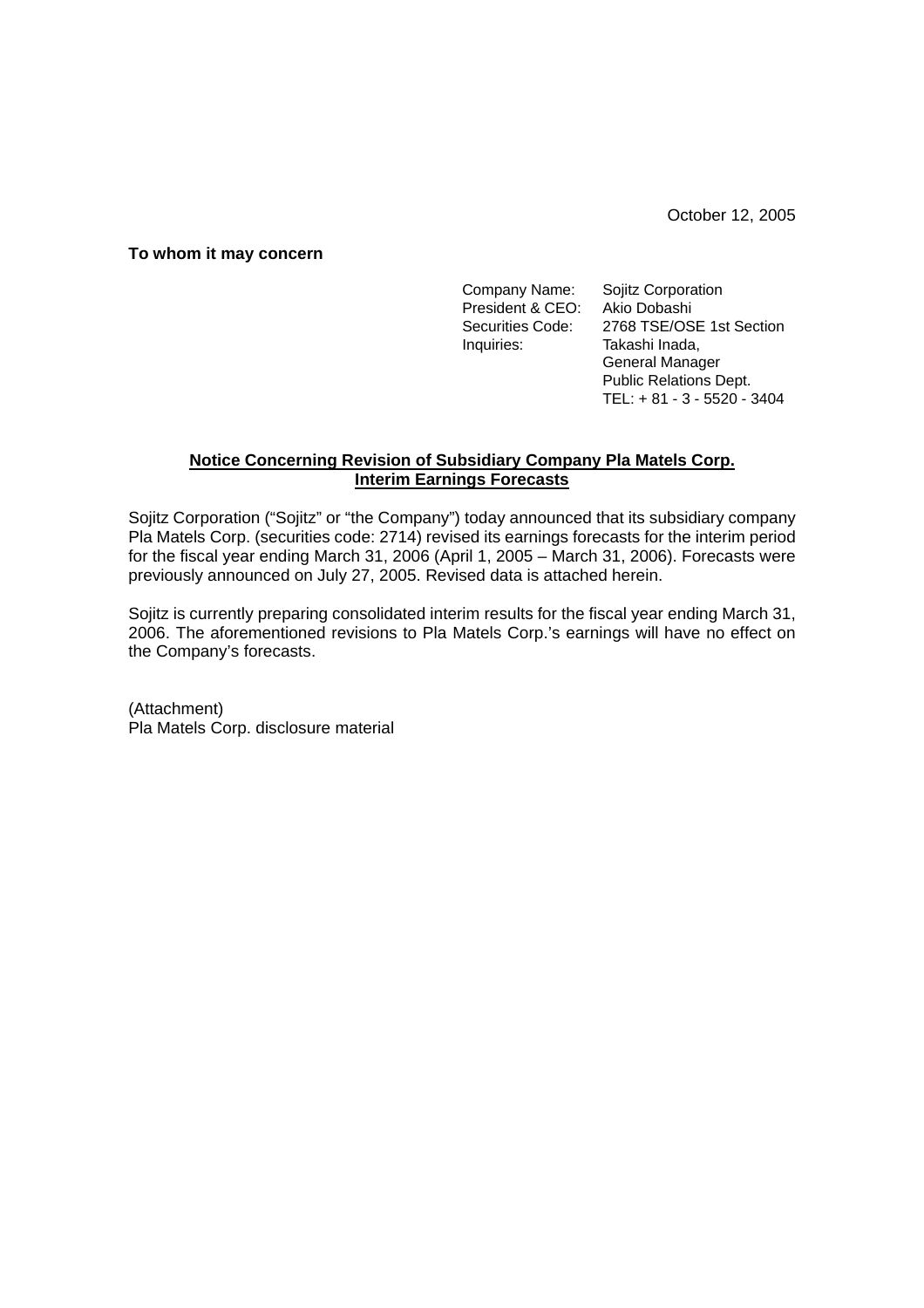October 12, 2005

### **To whom it may concern**

| Company Name:    | Pla Matels Corporation      |  |  |
|------------------|-----------------------------|--|--|
| Representative:  | Masahiro Sugawara,          |  |  |
|                  | President                   |  |  |
| Securities Code: | 2714 JASDAQ                 |  |  |
| Inquiries:       | Akio Mano                   |  |  |
|                  | Corporate Planning<br>&     |  |  |
|                  | Information Dept.           |  |  |
|                  | TEL: + 81 - 3 - 5764 - 0530 |  |  |

## **Notice Concerning Revision of Interim Earnings Forecasts for the Fiscal Year Ending March 31, 2006**

Pla Matels Corp. today announced details concerning revisions of its interim earnings forecasts. Previous forecasts were announced on July 27, 2005 in conjunction with "First Quarter Results for the Fiscal Year Ending March 31, 2006 (April 1, 2005 – March 31, 2006)." Brief details are as follows.

# **1. Revised Earnings Forecasts for the Interim Period Ended September 30, 2005**

1) Consolidated (April 1, 2005 – September 30, 2005)

| $\frac{1}{2}$ concentration $\frac{1}{2}$ is the $\frac{1}{2}$ core control concentration of $\frac{1}{2}$ |                  |                     | (Millions of yen) |
|------------------------------------------------------------------------------------------------------------|------------------|---------------------|-------------------|
|                                                                                                            | <b>Net Sales</b> | Recurring<br>Profit | Net Income        |
| Previous forecast (A)                                                                                      | 23,400           | 341                 | 190               |
| Revised forecast (B)                                                                                       | 24,135           | 443                 | 255               |
| Difference $(B - A)$                                                                                       | 735              | 102                 | 65                |
| Difference (%)                                                                                             | 3.1              | 29.9                | 34.2              |
| (Reference)                                                                                                |                  |                     |                   |
| Results for the previous interim period ended                                                              | 22,495           | 346                 | 213               |
| September 30, 2004                                                                                         |                  |                     |                   |

2) Non-consolidated (April 1, 2005 – September 30, 2005)

| $2)$ Non-consolidated (April 1, 2000 – Oepterliber 30, 2000) |                  |                     |                   |  |  |
|--------------------------------------------------------------|------------------|---------------------|-------------------|--|--|
|                                                              |                  |                     | (Millions of yen) |  |  |
|                                                              | <b>Net Sales</b> | Recurring<br>Profit | Net Income        |  |  |
| Previous forecast (A)                                        | 20,500           | 275                 | 155               |  |  |
| Revised forecast (B)                                         | 21,772           | 381                 | 226               |  |  |
| Difference $(B - A)$                                         | 1,272            | 106                 | 71                |  |  |
| Difference (%)                                               | 6.2              | 38.5                | 45.8              |  |  |
| (Reference)                                                  |                  |                     |                   |  |  |
| Results for the previous interim period ended                | 20,616           | 289                 | 192               |  |  |
| September 31, 2004                                           |                  |                     |                   |  |  |